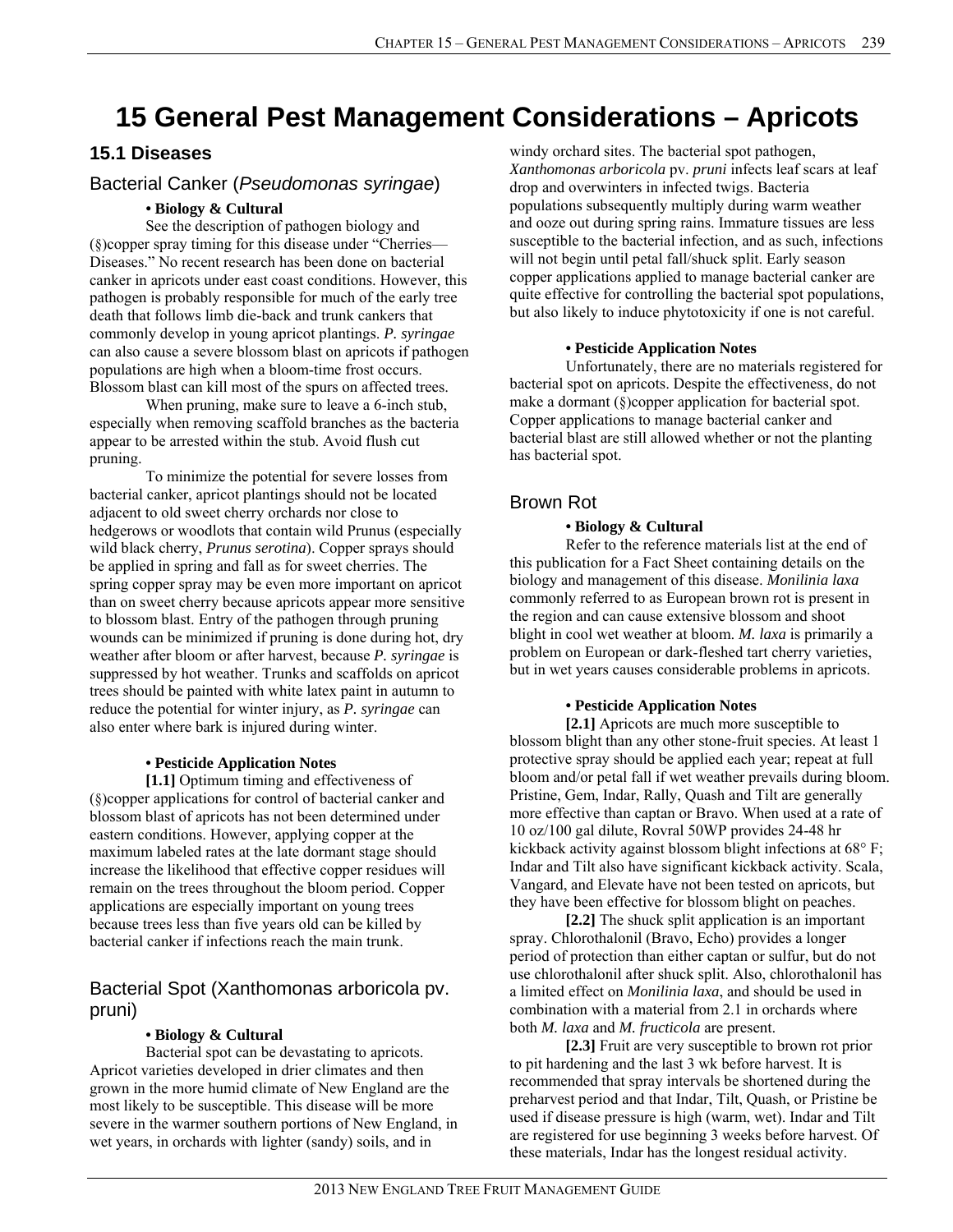#### **• Pesticide Resistance**

 **[2.4]** For resistance management purposes, the SI fungicides (Indar & Tilt) should not be used routinely throughout the season for BOTH blossom blight AND fruit rot control. Where stone fruits within the same block ripen over an extended season, continued use of SI fungicides as preharvest sprays for successive varieties will also create selection pressure for fungicide resistance. Use captan or Pristine to break the string of preharvest SI fungicides applied to varieties with varied ripening or harvest dates.

# Peach Scab

### **• Biology & Cultural**

Peach scab can severely damage apricot if spring weather is warm and wet and no fungicides are applied at shuck split and first cover. The disease is more common following a year when spring frosts caused a crop failure, because trees grown for an entire summer without fungicides are more likely to carry peach scab infections the following year.

#### **• Pesticide Application Notes**

 **[3.1]** Apply 2 or 3 sprays at 10-14-day intervals beginning at shuck split. Under light disease pressure, a single application of Bravo or Echo applied at shuck split may provide season-long control. Bravo and Echo cannot be applied after shuck split.

# Perennial (Cytospora, Valsa) Canker

# **• Biology & Cultural**

 **[4.1]** See discussion of this disease under Peaches. Also, refer to the reference materials list at the end of this publication for a Fact Sheet containing details on the biology and management of this disease.

# Phytophthora Root, Crown, and Collar Rots

### **• Biology & Cultural**

 **[5.1]** Apricot rootstocks are perhaps more susceptible to Phytophthora root, crown, and collar rots than any other fruit tree rootstock grown in New England. The main defenses against these diseases should be providing good soil drainage through proper site selection and physical manipulations such as tiling or planting on berms. In general, berms are much more effective than tiling. See comment [5.2] about pesticide applications.

 Refer to the reference materials list at the end of this publication for a Fact Sheet containing details on the biology and management of this disease.

#### **• Pesticide Application Notes**

[5.2] In addition to the cultural practices noted in comment [5.1], Ridomil will provide additional protection in wet years, on marginal sites, or in wetter sections of the orchard. Applications should be made just before growth starts in the spring and at 2-3 month intervals thereafter if soil conditions are very wet. Apply to the soil beneath the

tree canopy in sufficient water to assure good coverage (material is moved into the soil by subsequent rain or irrigation). See label for further details.

# **15.2 Insects and Mites**

Brown Marmorated Stink Bug – refer to section on Stink Bugs

# European Red Mite, Twospotted Spider Mite

### **• Biology & Cultural**

 Refer to the reference materials list at the end of this publication for a Fact Sheet containing details on the biology and management of this pest.

#### **• Pesticide Application Notes**

 **[6.1]** Apply (§)oil against overwintering eggs. **[6.2]** Apply as mites appear in a minimum of 50 gal/A. Acramite, Apollo, Envidor, Onager and Savey limited to 1 application per season.

**[6.3]**Use lower rate of Nexter for European red mite, and higher rate of Nexter, for twospotted spider mite (see label). Apricots can only be treated with Nexter after harvest and have a 300 day pre harvest interval.

**[6.4]** Portal for non-bearing trees only; do not harvest crop for 12 months following treatment.

# Japanese Beetle

# **• Biology & Cultural**

**[7.1]** Adults emerge from the soil between early July and mid-August to feed on numerous trees and shrubs. In peach trees, beetles devour the tissue between the veins, leaving a lace-like skeleton, and also feed on the surface of the fruit. Severely injured leaves turn brown and often drop. Adults are most active during the warmest parts of the day and prefer to feed on plants that are fully exposed to the sun.

#### **• Pesticide Application Notes**

**[7.2]** Although pheromone traps are available and can be hung in the orchard in early July to detect the beetles' presence, they are generally NOT effective at trapping out the beetles. Fruit and foliage may be protected from damage by applying Sevin, Assail, \*Leverage, or \*Admire Pro; repeated applications may be required. For best effectiveness and insecticide resistance management, the use of pre-mixes such as \*Endigo, \*Leverage and \*Voliam Xpress should be reserved for those situations when the pest complex to be treated is appropriately matched to the combination of active ingredients and modes of action contained in the product.

# Oriental Fruit Moth

#### **• Biology & Cultural**

 Refer to the reference materials list at the end of this publication for a Fact Sheet containing details on the biology and management of this pest.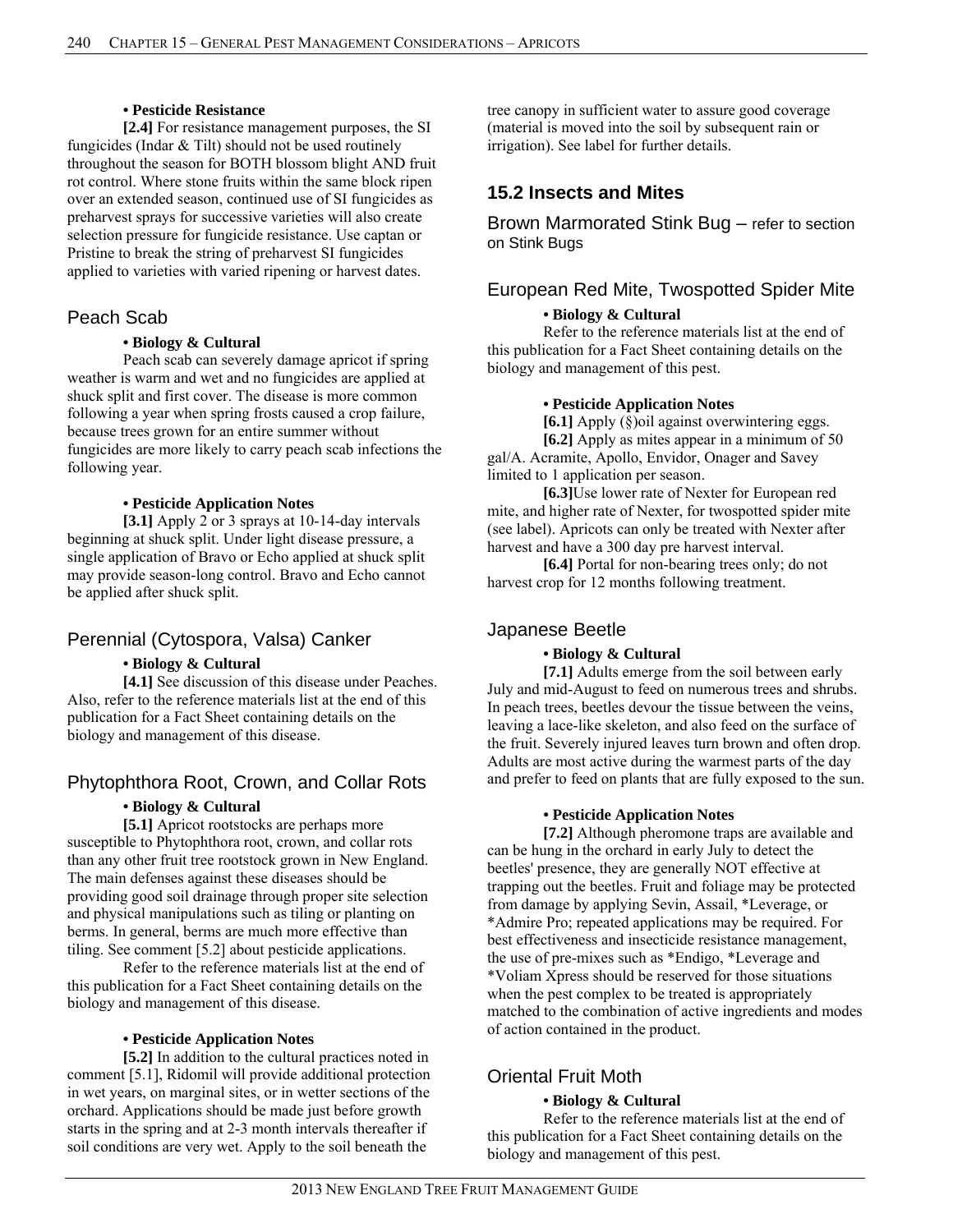#### **• Biological & Non-chemical Control**

 **[8.1]** (§)Pheromone disruption is economically justified if 2-3 sprays are normally applied, and if no other insecticide sprays are routinely needed for other pests after petal fall. For this reason, disruption may not be economical for the 1st brood, as plum curculio sprays at this time normally would also control oriental fruit moth. Pheromones should be applied in mid-June before initiation of the 2nd flight; the need for re-application depends on residual field life of specific formulations: Isomate-M 100 and §Checkmate OFM Dispenser, 90 days; Checkmate OFM-F, 30 days. Insecticide sprays or a double rate of pheromone may be needed in orchards adjacent to sources of adult immigration or in other high pressure situations.

### **• Pesticide Application Notes**

 **[8.2]** Summer sprays should be timed to start approximately at the 10% hatch point, 175-200 DD (base 45° F) after the first adult catch of the second brood, with a second application in 10-14 days. In high pressure blocks, a final spray should be applied 2 wk before harvest to control late season larvae.

For best effectiveness and insecticide resistance management, the use of pre-mixes such as \*Endigo, \*Leverage, \*Voliam Flexi and \*Voliam Xpress should be reserved for those situations when the pest complex to be treated is appropriately matched to the combination of active ingredients and modes of action contained in the product.

Suggested action threshold: Avg. of >10 adults/ week caught per pheromone trap.

# Peachtree Borers (including Lesser peachtree borer)

#### **• Biology & Cultural**

 Refer to the reference materials list at the end of this publication for a Fact Sheet containing details on the biology and management of this pest.

#### **• Biological & Non-chemical Control**

**[9.1]** Hang (§)pheromone ties at shucksplit before moth flight begins. Pruning should be done before hanging dispensers. Use Isomate PTB-Dual at a rate of 150 per acre. Use a higher rate (200-250/A) for outside edges of border blocks; areas that haven't been disrupted before and have high populations; and in blocks smaller than 5 acres. Isomate PTB-Dual is effective on both Peachtree Borer and Lesser Peachtree Borer.

#### **• Pesticide Application Notes**

**[9.2]** Up to 3 sprays of pyrethroids to trunk and scaffold limbs against larvae: June 1-10, July 7-15, and August 1-10 (do not spray fruit). \*Baythroid not labeled for peachtree borer.

 For best effectiveness and insecticide resistance management, the use of pre-mixes such as \*Endigo, \*Leverage and \*Voliam Xpress should be reserved for those situations when the pest complex to be treated is

appropriately matched to the combination of active ingredients and modes of action contained in the product.

Suggested action threshold: 1st emergence of adults plus 8 days (in blocks with a history of damage), or 1-2 larvae or pupal cases/tree.

# Plum Curculio

### **• Biology & Cultural**

 Refer to the reference materials list at the end of this publication for a Fact Sheet containing details on the biology and management of this pest.

#### **• Monitoring and Forecasting**

Monitor for adults beginning at bloom using beating trays. Examine fruit, especially along border rows, beginning at shuck-split. Suggested threshold is 1-2 % new damage. Use degree day model to determine when immigration into orchard should be complete. This is at 308 DD (base  $50^0$ ) from apple petal fall.

#### **• Pesticide Application Notes**

**[10.1]** 2-3 applications. Begin at fruit set (shucks on) and follow at 8-10-day (for Sevin) or 10-14-day (for other products) intervals. Do not apply Actara between the pre-bloom (swollen bud) and post bloom (petal fall) growth stages.

For best effectiveness and insecticide resistance management, the use of pre-mixes such as \*Leverage, \*Voliam Flexi and \*Voliam Xpress should be reserved for those situations when the pest complex to be treated is appropriately matched to the combination of active ingredients and modes of action contained in the product.

 **[10.2]** Frequent applications (7-10-day intervals) of §Surround and maximal coverage (minimum of 100 gal/A) are advised while there is active foliar growth. If fresh market stone fruit cannot be washed according to label instructions, discontinue sprays when the fruit are approximately ¾ inch in diameter.

**[10.3]** Persons not covered by the Worker Protection Standard (WPS), such as members of the general public involved in "pick-your-own", "U-Pick" or similar operations, cannot enter a treated area for 14 days after application of Imidan.

# Scales, including European Lecanium and San Jose Scale

#### **• Biology & Cultural**

Refer to the reference materials list at the end of this publication for a Fact Sheet containing details on the biology and management of San Jose scale.

#### **• Pesticide Application Notes**

**[11.1]** Apply (§)oil against overwintering immatures.

**[11.2]** One application 4-6 weeks after shuck split, against newly hatched crawlers. Movento must be used with an organosilicone or nonionic spray adjuvant.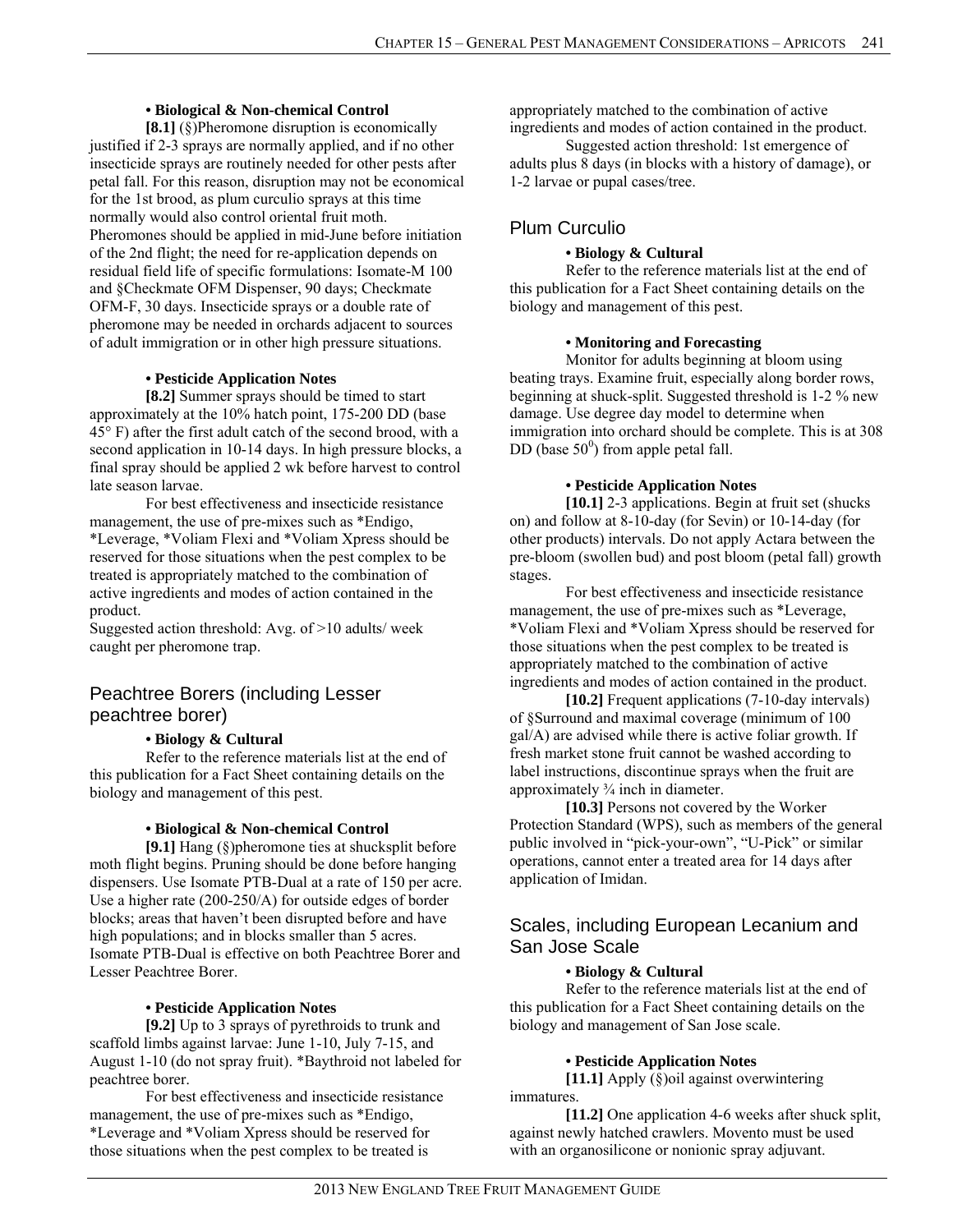# Spotted Wing Drosophila

### **•Biology & Cultural**

[12.1] This is an exotic species of vinegar fruit fly, a group normally attracted to damaged and rotting fruit. But in contrast to endemic Drosophila fruit flies, it has a serrated ovipositor and will lay eggs in intact ripening fruit on the tree and on the farmstand shelf. It is also a pest of berry fruit crops. Originally known from Japan, it has been found throughout New England since 2011. Refer to the reference materials list (17.4) at the end of this publication for fact sheets containing details on the biology and management of this species.

#### **Monitoring**

**[12.2]** Vinegar-baited traps are not effective as an indicator of first emergence. There are two other baited traps that are more effective: 1) an Enhanced Apple Cider Vinegar baited trap using apple cider vinegar + denatured ethanol (alcohol) + unscented dishwasher soap; OR, 2) Standard Yeast Bait consisting of water+sugar+active dried yeast+unscented dishwasher soap.Inspect ripening fruit for the larvae.

### **• Pesticide Application Notes**

**[12.3]** Apply at first signs of adult activity. If repeated applications are necessary, rotate active ingredients to avoid promoting resistance in local populations. Pyganic can provide adult knockdown but has a very short residual of 0-2 days.

**[12.4]** Persons not covered by the Worker Protection Standard (WPS), such as members of the general public involved in "pick-your-own", "U-Pick" or similar operations, cannot enter a treated area for 14 days after application of Imidan.

# Stink Bugs (including Brown Marmorated Stink Bug)

#### **• Biology & Cultural**

**[13.1]** A number of native stink bug species (Brown, Dusky and Green Stink Bugs) can sometimes cause fruit damage in all tree fruits under conditions that are not fully understood. Adult feeding during bloom and shuck split can cause the fruit to abort, and feeding later in the summer can cause a deep catfacing injury such as that caused by tarnished plant bug, or depressed, dimpled, corky or water-soaked areas on the skin. All tree fruits are attacked, especially peaches and apples. Other species of stink bugs are predators. Elimination of alternate host broadleaf weeds, especially legumes, in the orchard will contribute to management efforts. If control is needed, insecticides should be timed to kill immigrating adults as they appear in the orchards to prevent feeding damage and subsequent mating and egglaying.

 The brown marmorated stink bug is an invasive species from Asia that was first documented in Allentown, PA in 2001. It has caused extensive damage to apple and peach crops in the mid-Atlantic states in recent years. It has a wide host range and is more likely to reproduce in orchards as compared to native species. This insect has spread across a number of eastern US States, and now extends to the west coast as well. It was first documented in Connecticut in 2008. Although it can be found throughout Connecticut in and around structures, extensive monitoring efforts in 2011 and 2012 resulted in very few detections in agricultural crops; however, reports of sightings have been increasing. Refer to the reference materials list (17.4) at the end of this publication for fact sheets containing details on the biology and management of brown marmorated stink bug.

### **• Pesticide Application Notes**

**[13.2]** Apply at first signs of infestation; BMSB are very mobile pests, and may reinfest the treated area quickly. If repeated applications are necessary, rotate active ingredients to avoid promoting resistance in local populations. \*Danitol has a FIFRA Section 2(ee) registration for BMSB; the labeling must be in the possession of the user at the time of pesticide application. For best effectiveness and insecticide resistance management, the use of pre-mixes such as \*Endigo, \*Leverage and \*Voliam Flexi should be reserved for those situations when the pest complex to be treated is appropriately matched to the combination of active ingredients and modes of action contained in the product.

# Tarnished Plant Bug

# **• Biology & Cultural**

 Refer to the reference materials list at the end of this publication for a Fact Sheet containing details on the biology and management of this pest. Satisfactory control requires adequate management of orchard weeds that attract this pest and act as alternate hosts.

#### **• Monitoring & Forecasting**

**[14.1]** Most catfacing injury is caused before shuck split. Later season feeding generally results in only minor surface scarring.

 **[14.2]** Apply spray as insects or damage appears and if action threshold is reached. Suggested action threshold: 3 bleeding sites/tree or 1-2% of fruit with new injury.

#### **• Pesticide Application Notes**

 **[14.3]**At 10-14-day intervals as needed in midsummer. Do not apply Actara between the pre-bloom (swollen bud) and post bloom (petal fall) growth stages. For best effectiveness and insecticide resistance management, the use of pre-mixes such as \*Leverage, \*Voliam Flexi and \*Voliam Xpress should be reserved for those situations when the pest complex to be treated is appropriately matched to the combination of active ingredients and modes of action contained in the product.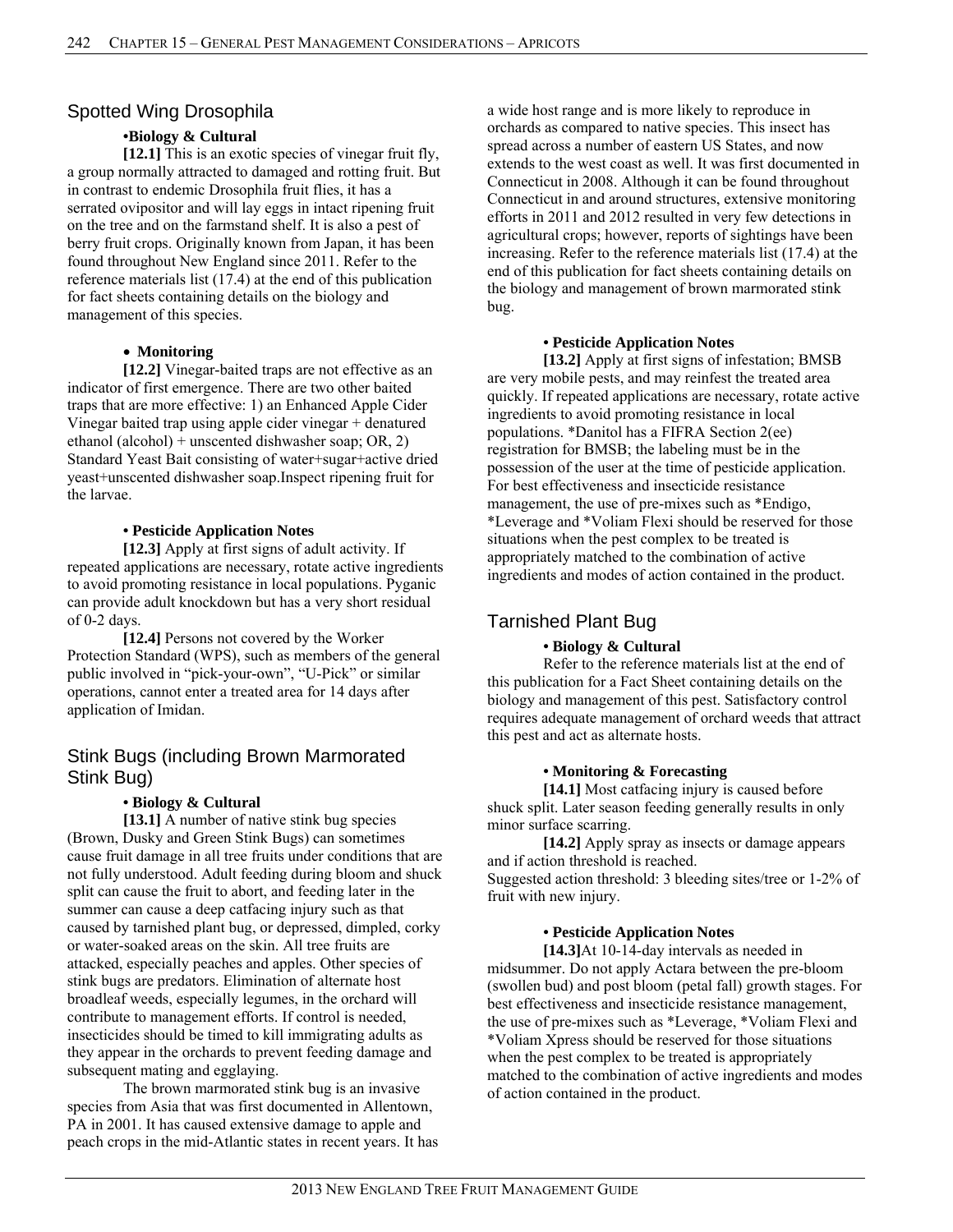# Western Flower Thrips

### **• Biology & Cultural**

 Drought conditions and high temperatures may encourage damaging populations. Adults move from alternate weed or crop hosts to fruit just prior to and during harvest, feed on the fruit surface in protected sites, such as in the stem end, the suture, under leaves and branches, and between fruit. Feeding results in silver stippling or patches; injury is particularly obvious on highly colored varieties.

### **• Pesticide Application Notes**

 **[15.1]** In orchards with severe infestations, a petal fall application may be warranted against thrips feeding in fruit clusters. Control may be improved by addition of an adjuvant.

 **[15.2]** An application immediately after harvest may prevent subsequent losses; however, an additional application may be needed if pressure is severe. Control with Entrust or Delegate may be improved by addition of an adjuvant. Note 14 day pre-harvest interval.

 For best effectiveness and insecticide resistance management, the use of pre-mixes such as \*Leverage, \*Voliam Flexi and \*Voliam Xpress should be reserved for those situations when the pest complex to be treated is appropriately matched to the combination of active ingredients and modes of action contained in the product.

# Storage Rots

### **• Pesticide Application Notes**

**[16.1]** A postharvest treatment with Scholar SC via dipping, flooders, T-jet, or similar system for control of storage rots is recommended for fruit coming from orchards where sporulating brown rot was observed, or when one hopes keep fruit in cold storage for a few days prior to sale. Holding tanks in postharvest treatment equipment must have excellent agitation to keep fungicides in suspension. Solutions must be replenished regularly as directed on the product label. Never expose treated fruit to direct sunlight. This will cause the fungicide to break down.

**REI** 

**PHI** 

**Comments** 

# **15.3 Apricot Spray Tables**

# **Table 15.3.1. Pesticide Spray Table – Apricots.**

| <b>Pest</b>                                          | <b>Product</b>                                                           | Amt/100 gal                               | Amt/A                                               | rei<br>(hrs)                   | 1 1 1 1 <b>1 1 1</b><br>(days) | Comments<br>(see text) |
|------------------------------------------------------|--------------------------------------------------------------------------|-------------------------------------------|-----------------------------------------------------|--------------------------------|--------------------------------|------------------------|
| <b>Late Dormant</b>                                  |                                                                          |                                           |                                                     |                                |                                |                        |
| Phytophthora<br>root, crown and<br>collar rots       | Ridomil Gold SL 4EC                                                      |                                           | $2 \frac{qt}{A}$                                    | 48                             | $\boldsymbol{0}$               | $[5.2]$                |
| <b>Bacterial canker</b><br>(Pseudomonas<br>syringae) | Kocide 2000<br>or Kocide 3000<br>or Cuprofix Ultra 40<br><b>Disperss</b> |                                           | $6-12$ lb/A<br>$3.5 - 7.0$ lb/A<br>$5.0 - 8.0$ lb/A | 48<br>48<br>48                 | PH, BL<br>PH, BL<br>BL,PH      | $[1.1]$                |
|                                                      | OR §Champ WG<br>other $(\S)$ coppers                                     | See comments [1.1]                        | $8-16$ lb/A                                         | 48                             | 21                             |                        |
| European red<br>mite, Scale insects                  | $(\S)$ oil                                                               | $2$ gal/100 gal                           | See label                                           | 12                             | $\boldsymbol{0}$               | $[6.1]$ ,<br>[11.1]    |
| <b>Popcorn</b>                                       |                                                                          |                                           |                                                     |                                |                                |                        |
| <b>Brown rot</b><br>(Blossom blight)                 | Bravo Weather Stik 6F                                                    | 1.0-1.3 pt/100 gal                        | $3.1 - 4.1$ pt/A                                    | 12 hr/7<br>days(E)             | SS                             | $[2.1]$                |
|                                                      | or other chlorothalonil formulations (see labels)                        |                                           |                                                     |                                |                                |                        |
|                                                      | OR Captan 50WP                                                           | 2 lb/100 gal                              | $3.0 - 5.0$ lb/A                                    | 24                             | $\boldsymbol{0}$               |                        |
|                                                      | or Captec 4L                                                             | $0.75 - 1$ qt/100 gal                     | $2.5 \text{ qt/A}$                                  | 24                             | $\boldsymbol{0}$               |                        |
|                                                      | OR Echo 720 6F<br>or Echo 90DF                                           | 1.0-1.4 pt/100 gal<br>0.75-1.2 lb/100 gal | $3.1 - 4.1 \text{ pt/A}$<br>$2.25 - 3.5$ lb/A       | $12 \text{ hr} / 7$<br>days(E) | <b>SS</b>                      |                        |
|                                                      | OR Elevate 50WDG                                                         |                                           | $1.5$ lb/A                                          | 12                             | $\boldsymbol{0}$               |                        |
|                                                      | OR Fontelis 1.67                                                         |                                           | 14-20 fl $oz/A$                                     | 12                             | $\boldsymbol{0}$               |                        |
|                                                      | $OR$ Indar $2F$                                                          |                                           | $6 \text{ fl oz/A}$                                 | 12                             | 0                              |                        |
|                                                      | $OR$ Inspire Super                                                       |                                           | 16-20 fl $oz/A$                                     | 12                             | 2                              |                        |
|                                                      | OR Merivon                                                               |                                           | 4.0-6.7 fl $oz/A$                                   | 12                             | $\boldsymbol{0}$               |                        |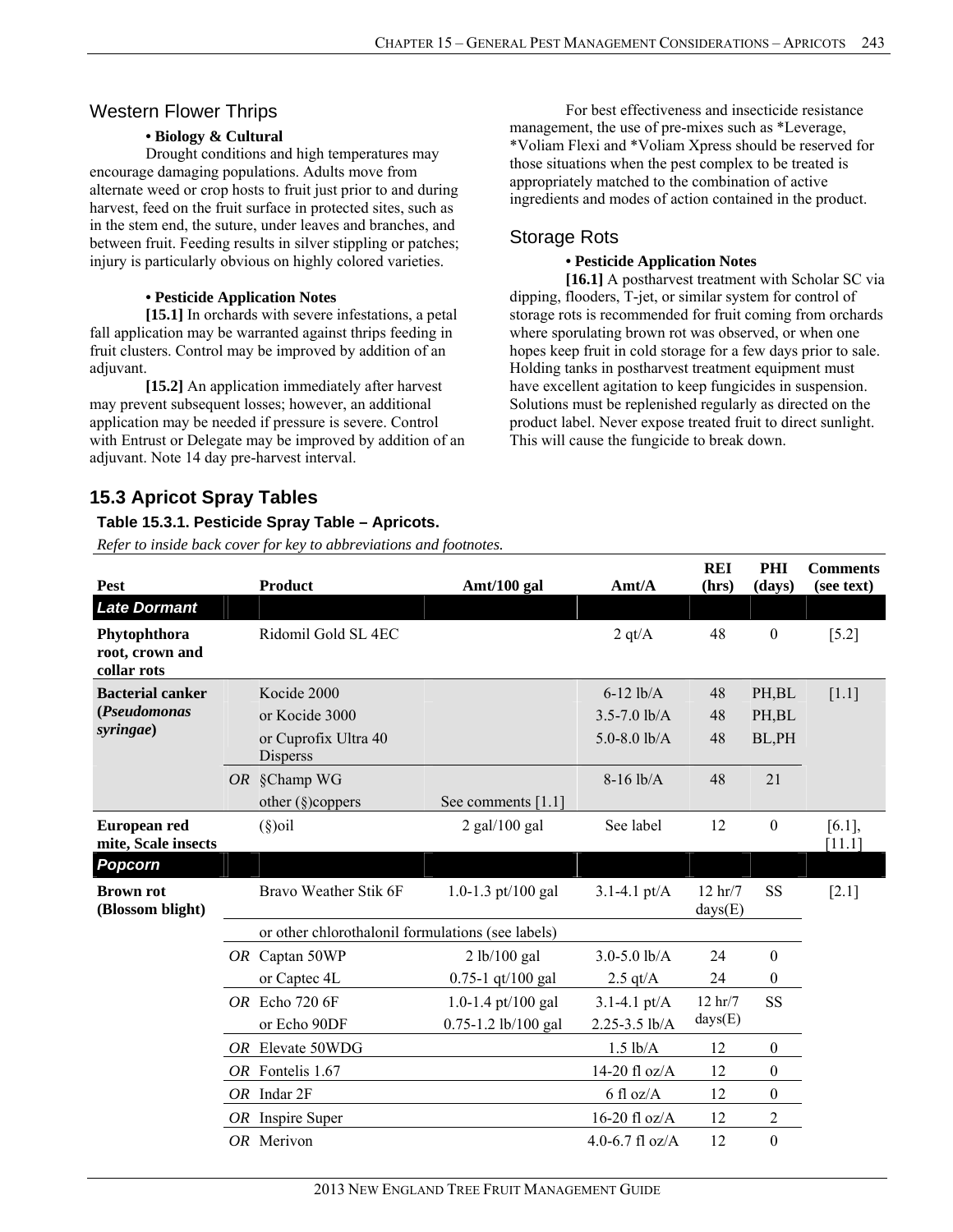| <b>Pest</b>                          |    | <b>Product</b>                                                                                                                                                                                                                                                                                                                                                 | Amt/100 gal                                                                                 | Amt/A               | <b>REI</b><br>(hrs) | PHI<br>(days)    | <b>Comments</b><br>(see text) |  |  |
|--------------------------------------|----|----------------------------------------------------------------------------------------------------------------------------------------------------------------------------------------------------------------------------------------------------------------------------------------------------------------------------------------------------------------|---------------------------------------------------------------------------------------------|---------------------|---------------------|------------------|-------------------------------|--|--|
| <b>Popcorn (continued)</b>           |    |                                                                                                                                                                                                                                                                                                                                                                |                                                                                             |                     |                     |                  |                               |  |  |
| <b>Brown rot</b>                     |    | OR Meteor 4F                                                                                                                                                                                                                                                                                                                                                   |                                                                                             | $1-2$ pt/A          | 24                  | PF               |                               |  |  |
| (Blossom blight)                     |    | OR Pristine 38 WDG                                                                                                                                                                                                                                                                                                                                             |                                                                                             | $10.5 - 14.5$ oz/A  | 12                  | $\boldsymbol{0}$ |                               |  |  |
| (continued)                          |    | OR Quash                                                                                                                                                                                                                                                                                                                                                       |                                                                                             | $2.5 - 3.5$ oz/A    | 12                  | 14               |                               |  |  |
|                                      |    | OR Rally 40 WSP                                                                                                                                                                                                                                                                                                                                                |                                                                                             | $2.5 - 6.0$ oz/A    | 24                  | $\boldsymbol{0}$ |                               |  |  |
|                                      |    | OR Rovral 4F                                                                                                                                                                                                                                                                                                                                                   |                                                                                             | $1.0 - 2.0pt/A$     | 24                  | PF               |                               |  |  |
|                                      |    | OR Scala 600SC                                                                                                                                                                                                                                                                                                                                                 |                                                                                             | 9.0-18.0 fl oz/A    | 12                  | $\overline{c}$   |                               |  |  |
|                                      |    | OR Tilt 3.6EC                                                                                                                                                                                                                                                                                                                                                  |                                                                                             | $4$ fl oz/A         | 12                  | $\boldsymbol{0}$ |                               |  |  |
|                                      |    | OR Vangard 75WG                                                                                                                                                                                                                                                                                                                                                |                                                                                             | $5-10$ oz/A         | 12                  | <b>BL</b>        |                               |  |  |
| <b>Tarnished plant</b><br>bug        |    |                                                                                                                                                                                                                                                                                                                                                                | See materials listed under Petal Fall, except DO NOT USE Actara until Petal Fall.           |                     |                     |                  | [14.1]                        |  |  |
| <b>Bloom</b>                         |    |                                                                                                                                                                                                                                                                                                                                                                |                                                                                             |                     |                     |                  |                               |  |  |
| <b>Brown rot</b><br>(blossom blight) |    |                                                                                                                                                                                                                                                                                                                                                                | See materials and comments listed under Popcorn.                                            |                     |                     |                  |                               |  |  |
| <b>Petal Fall</b>                    |    |                                                                                                                                                                                                                                                                                                                                                                |                                                                                             |                     |                     |                  |                               |  |  |
| <b>Brown rot</b>                     |    | bloom.                                                                                                                                                                                                                                                                                                                                                         | See materials and comments listed under Popcorn, except Vangard, which cannot be used after |                     |                     |                  |                               |  |  |
| <b>Plum curculio</b>                 |    | Actara                                                                                                                                                                                                                                                                                                                                                         |                                                                                             | 4.5-5.5 $oz/A$      | 12                  | 14               | [10.1]                        |  |  |
|                                      |    | OR Avaunt 30 WDG                                                                                                                                                                                                                                                                                                                                               |                                                                                             | 5.0-6.0 $oz/A$      | 12                  | 14               |                               |  |  |
|                                      |    | OR *Baythroid XL 1EC                                                                                                                                                                                                                                                                                                                                           |                                                                                             | 2.4-2.8 fl oz/A     | 12                  | 7                |                               |  |  |
|                                      |    | OR Imidan 70WP                                                                                                                                                                                                                                                                                                                                                 | $0.75 - 1$ lb/100 gal                                                                       | $2.1 - 4.25$ lb/A   | 7 days              | 14               | [10.3]                        |  |  |
|                                      |    | OR Sevin XLR Plus, 4F                                                                                                                                                                                                                                                                                                                                          |                                                                                             | 2.0-3.0 $qt/A$      | 12                  | 3                |                               |  |  |
|                                      |    | OR §Surround 95WP                                                                                                                                                                                                                                                                                                                                              |                                                                                             | $25-50$ lb/A        | $\overline{4}$      | $\theta$         | [10.2]                        |  |  |
|                                      |    | The following pre-mix products are also labeled for use against this pest; however, for best<br>effectiveness and insecticide resistance management, their use should be reserved for situations when<br>multiple pest species are present and appropriately matched to the combination of active ingredients<br>and modes of action contained in the product. |                                                                                             |                     |                     |                  |                               |  |  |
|                                      |    | *Leverage 360                                                                                                                                                                                                                                                                                                                                                  |                                                                                             | $2.4 - 2.8$ fl oz/A | 12                  | 7                | [10.1]                        |  |  |
|                                      |    | OR *Voliam Flexi WDG                                                                                                                                                                                                                                                                                                                                           |                                                                                             | 4.0-7.0 $oz/A$      | 12                  | 14               | [10.1]                        |  |  |
|                                      |    | $OR$ *Voliam Xpress                                                                                                                                                                                                                                                                                                                                            |                                                                                             | $6-12$ fl oz/A      | 24                  | 14               | [10.1]                        |  |  |
| <b>Peachtree borer</b>               |    | (§)Pheromone disruption ties:                                                                                                                                                                                                                                                                                                                                  |                                                                                             |                     |                     |                  |                               |  |  |
| and Lesser<br>peachtree borer)       |    | Isomate-PTB-Dual                                                                                                                                                                                                                                                                                                                                               | 150 ties per acre                                                                           |                     |                     |                  | $[9.1]$                       |  |  |
| <b>Tarnished plant</b>               |    | Actara                                                                                                                                                                                                                                                                                                                                                         |                                                                                             | 4.5-5.5 $oz/A$      | 12                  | 14               | $[14.3]$                      |  |  |
| bug                                  |    | OR *Asana XL 0.66EC                                                                                                                                                                                                                                                                                                                                            | 2.0-5.8 fl oz/100 gal                                                                       | 4.8-14.5 fl $oz/A$  | 12                  | 14               | $[14.2]$                      |  |  |
|                                      |    | OR Assail 30SG                                                                                                                                                                                                                                                                                                                                                 |                                                                                             | 5.3-8.0 $oz/A$      | 12                  | 7                |                               |  |  |
|                                      |    | OR *Baythroid XL 1 EC                                                                                                                                                                                                                                                                                                                                          |                                                                                             | $2.0 - 2.4$ fl oz/A | 12                  | 7                |                               |  |  |
|                                      | OR | Beleaf 50SG                                                                                                                                                                                                                                                                                                                                                    |                                                                                             | $2.0 - 2.8$ oz/A    | 12                  | 14               |                               |  |  |
|                                      | OR | *Proaxis 0.5CS                                                                                                                                                                                                                                                                                                                                                 |                                                                                             | $2.6 - 5.1$ fl oz/A | 24                  | 14               |                               |  |  |
|                                      |    | $OR$ *Warrior II                                                                                                                                                                                                                                                                                                                                               |                                                                                             | $1.3 - 2.6$ fl oz/A | 24                  | 14               |                               |  |  |
|                                      |    | The following pre-mix products are also labeled for use against this pest; however, for best<br>effectiveness and insecticide resistance management, their use should be reserved for situations when<br>multiple pest species are present and appropriately matched to the combination of active ingredients<br>and modes of action contained in the product. |                                                                                             |                     |                     |                  |                               |  |  |
|                                      |    | *Endigo ZC                                                                                                                                                                                                                                                                                                                                                     |                                                                                             | 5-5.5 fl $oz/A$     | 24                  | 14               |                               |  |  |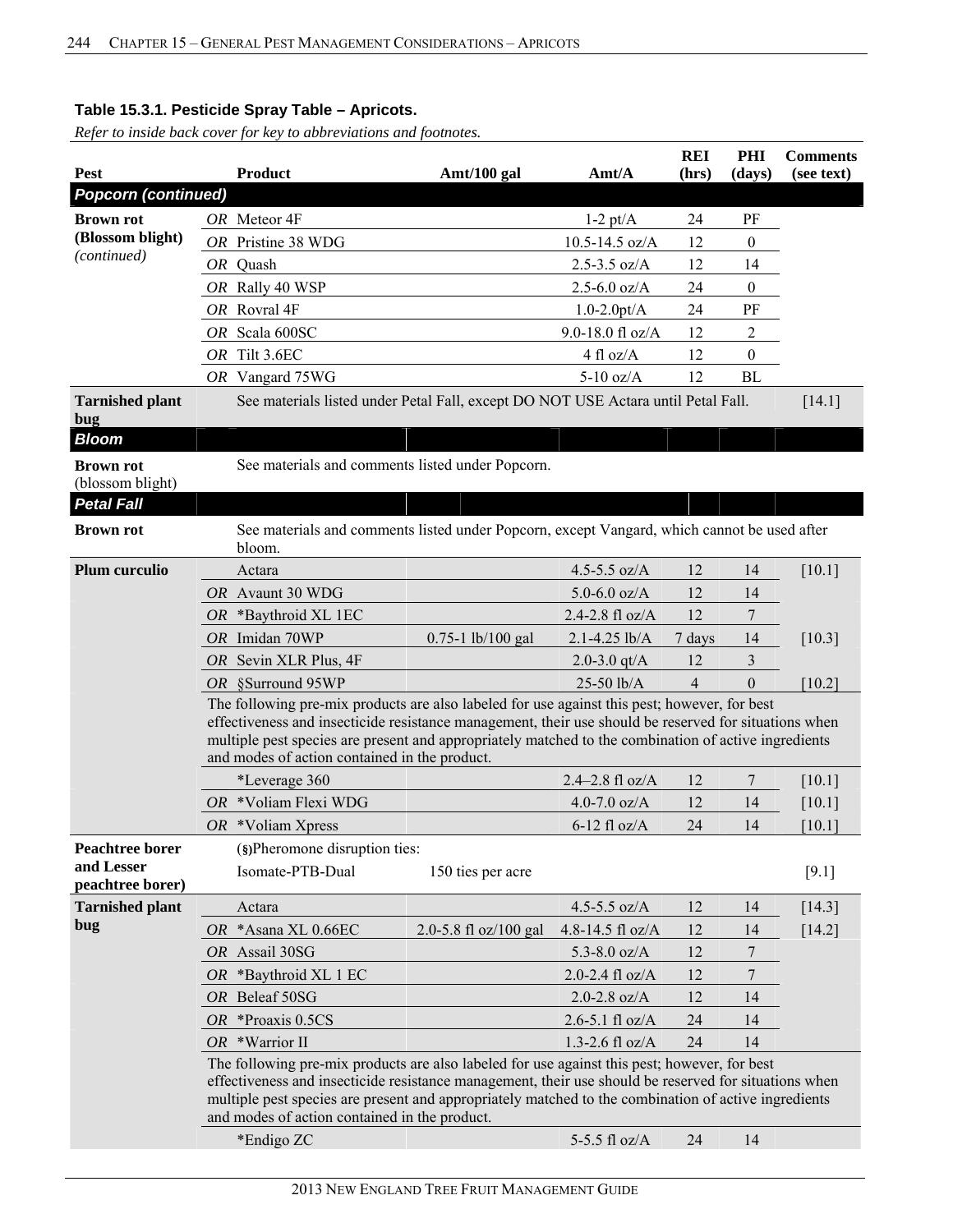*Refer to inside back cover for key to abbreviations and footnotes.*

|                                 |                                                                                                       |                                                                                                                                                       |                        |                    | <b>REI</b> | PHI              | <b>Comments</b> |
|---------------------------------|-------------------------------------------------------------------------------------------------------|-------------------------------------------------------------------------------------------------------------------------------------------------------|------------------------|--------------------|------------|------------------|-----------------|
| <b>Pest</b>                     |                                                                                                       | Product                                                                                                                                               | Amt/100 gal            | Amt/A              | (hrs)      | (days)           | (see text)      |
| <b>Petal Fall (continued)</b>   |                                                                                                       |                                                                                                                                                       |                        |                    |            |                  |                 |
| <b>Tarnished plant</b>          |                                                                                                       | OR *Leverage 360                                                                                                                                      |                        | 2.4-2.8 fl oz/A    | 12         | 7                |                 |
| bug (continued)                 | OR                                                                                                    | *Voliam Xpress                                                                                                                                        |                        | $6-12$ fl oz/A     | 24         | 14               |                 |
| <b>Western flower</b>           |                                                                                                       | Delegate WG                                                                                                                                           |                        | 4.5-7 $oz/A$       | 4          | 14               |                 |
| thrips                          |                                                                                                       | OR §Entrust 80WP                                                                                                                                      | $0.4 - 0.8$ oz/100 gal | $1.25 - 2.5$ oz/A  | 4          | 14               | [15.2]          |
|                                 |                                                                                                       | The following pre-mix products are also labeled for use against this pest; however, for best                                                          |                        |                    |            |                  |                 |
|                                 |                                                                                                       | effectiveness and insecticide resistance management, their use should be reserved for situations when                                                 |                        |                    |            |                  |                 |
|                                 |                                                                                                       | multiple pest species are present and appropriately matched to the combination of active ingredients and<br>modes of action contained in the product. |                        |                    |            |                  |                 |
|                                 |                                                                                                       | *Endigo ZC                                                                                                                                            |                        | 5-5.5 fl oz/A      | 24         | 14               |                 |
|                                 | OR                                                                                                    | *Voliam Flexi WDG                                                                                                                                     |                        | 4.0-7.0 $oz/A$     | 12         | 14               | [10.1]          |
|                                 | OR                                                                                                    | *Voliam Xpress                                                                                                                                        |                        | $6-12$ fl oz/A     | 24         | 14               | $[15.2]$        |
| <b>Shuck Split</b>              |                                                                                                       |                                                                                                                                                       |                        |                    |            |                  |                 |
| <b>Brown rot</b>                |                                                                                                       | Bravo Weather Stik 6F                                                                                                                                 | 1.0-1.3 pt/100 gal     | $3.1 - 4.1$ pt/A   | 12hr/7     | <b>SS</b>        | $[2.2]$         |
|                                 |                                                                                                       |                                                                                                                                                       |                        |                    | days(E)    |                  |                 |
|                                 |                                                                                                       | or other chlorothalonil formulations (see labels)                                                                                                     |                        |                    |            |                  |                 |
|                                 |                                                                                                       | OR Captan 50WP                                                                                                                                        | 2 lb/100 gal           | $3.0 - 5.0$ lb/A   | 24         | $\boldsymbol{0}$ |                 |
|                                 |                                                                                                       | or Captec 4L                                                                                                                                          | $0.75 - 1$ qt/100 gal  | $2.5$ qt/A         | 24         | $\boldsymbol{0}$ |                 |
|                                 |                                                                                                       | OR Echo 720 6F                                                                                                                                        | 1.0-1.4 pt/100 gal     | $3.1 - 4.1$ pt/A   | 12hr/7     | SS               |                 |
|                                 |                                                                                                       | or Echo 90DF                                                                                                                                          | 0.75-1.2 lb/100 gal    | 2.25-3.5 lb/A      | days(E)    |                  |                 |
|                                 |                                                                                                       | OR Fontelis 1.67                                                                                                                                      |                        | 14-20 fl oz/A      | 12         | $\boldsymbol{0}$ |                 |
|                                 |                                                                                                       | $OR$ Inspire Super                                                                                                                                    |                        | 16-20 fl $oz/A$    | 12         | $\overline{2}$   |                 |
|                                 |                                                                                                       | OR Merivon                                                                                                                                            |                        | 4.0-6.7 fl $oz/A$  | 12         | $\boldsymbol{0}$ |                 |
|                                 |                                                                                                       | OR Pristine 38WDG                                                                                                                                     |                        | $10.5 - 14.5$ oz/A | 12         | $\mathbf{0}$     |                 |
|                                 |                                                                                                       | OR Quash                                                                                                                                              |                        | $2.5 - 3.5$ oz/A   | 12         | 14               |                 |
|                                 |                                                                                                       | OR Rally 40 WSP                                                                                                                                       |                        | $2.5 - 6.0$ oz/A   | 24         | $\boldsymbol{0}$ |                 |
| <b>Peach Scab</b>               | Any of the products listed above (except Fontelis, Merivon or Quash) for brown rot at<br>shuck split. |                                                                                                                                                       |                        |                    |            |                  | $[3.1]$         |
|                                 |                                                                                                       | Gem 500SC                                                                                                                                             |                        | 1.9-3.8 fl oz/A    | 12         | 1                |                 |
| <b>Additional Summer Sprays</b> |                                                                                                       |                                                                                                                                                       |                        |                    |            |                  |                 |
| <b>Brown rot</b>                |                                                                                                       | Captan 50WP                                                                                                                                           | 2 lb/100 gal           | $3.0 - 5.0$ lb/A   | 24         | $\boldsymbol{0}$ | $[2.3]$         |
|                                 |                                                                                                       | or Captec 4L                                                                                                                                          | $0.75 - 1$ qt/100 gal  | $2.5$ qt/A         | 24         | $\boldsymbol{0}$ |                 |
|                                 | OR                                                                                                    | Elevate 50WDG                                                                                                                                         |                        | $1.5$ lb/A         | 12         | $\boldsymbol{0}$ |                 |
|                                 | OR                                                                                                    | Fontelis 1.67                                                                                                                                         |                        | 14-20 fl oz/A      | 12         | 0                |                 |
|                                 | OR                                                                                                    | Indar 2F                                                                                                                                              |                        | $6.0$ fl oz/A $\,$ | 12         | 0                |                 |
|                                 | <b>OR</b>                                                                                             | Inspire Super                                                                                                                                         |                        | 16-20 fl oz/ $A$   | 12         | $\overline{c}$   |                 |
|                                 | 0R                                                                                                    | Merivon                                                                                                                                               |                        | 4.0-6.7 $fl$ oz/A  | 12         | $\boldsymbol{0}$ |                 |
|                                 | OR                                                                                                    | Pristine 38WDG                                                                                                                                        |                        | 10.5-14.5 oz/A     | 12         | 0                |                 |
|                                 | OR                                                                                                    | Quash                                                                                                                                                 |                        | $2.5 - 3.5$ oz/A   | 12         | 14               |                 |
|                                 | OR                                                                                                    | Rally 40 WSP                                                                                                                                          |                        | $2.5 - 6.0$ oz/A   | 24         | 0                |                 |
|                                 | <b>OR</b>                                                                                             | Tilt 3.6EC                                                                                                                                            |                        | 4 fl oz/A          | 12         | 0                |                 |
| European red                    |                                                                                                       | Acramite 50WS                                                                                                                                         |                        | $0.75 - 1.0$ lb/A  | 12         | 3                | $[6.2]$         |
| mite,                           | <i>OR</i>                                                                                             | Apollo 4SC                                                                                                                                            |                        | $2.0 - 8.0$ oz/A   | 12         | 21               | $[6.2]$         |
| <b>Twospotted</b>               | <b>OR</b>                                                                                             | Envidor 2SC                                                                                                                                           |                        | 16-18 fl oz/A      | 12         | 7                | $[6.2]$         |
| spider mite                     |                                                                                                       | OR Nexter 75WS                                                                                                                                        |                        | 4.4-10.7 oz/ $A$   | 12         | 300 (PH)         | [6.3]           |
| Table continued on next page.   |                                                                                                       |                                                                                                                                                       |                        |                    |            |                  |                 |

2013 NEW ENGLAND TREE FRUIT MANAGEMENT GUIDE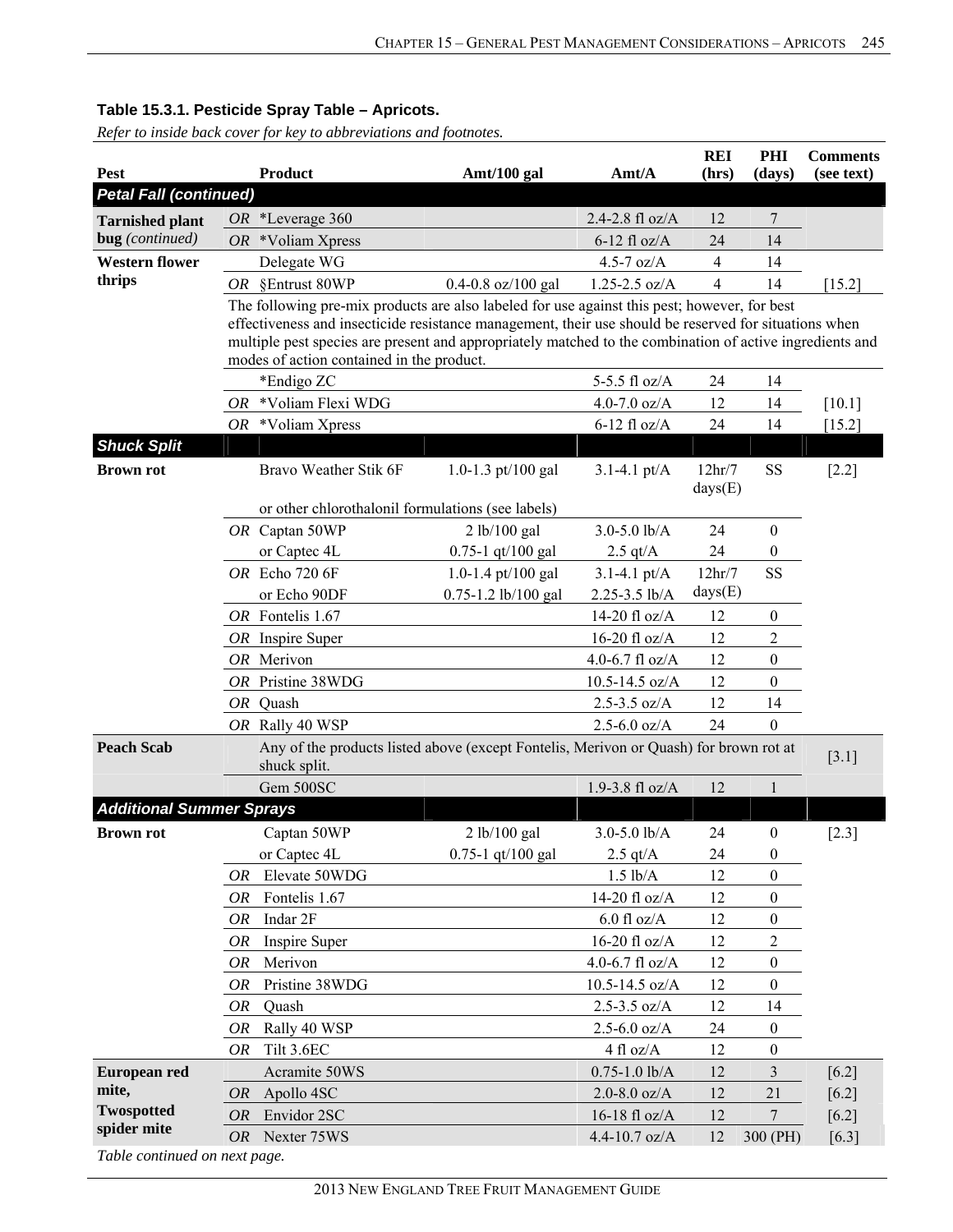| Pest                              |                                                                                                                                                                                                                                                                                                                   | <b>Product</b>                                                                                                                                                                                        | Amt/100 gal            | Amt/A                             | <b>REI</b><br>(hrs) | PHI<br>(days)    | <b>Comments</b><br>(see text) |  |
|-----------------------------------|-------------------------------------------------------------------------------------------------------------------------------------------------------------------------------------------------------------------------------------------------------------------------------------------------------------------|-------------------------------------------------------------------------------------------------------------------------------------------------------------------------------------------------------|------------------------|-----------------------------------|---------------------|------------------|-------------------------------|--|
|                                   |                                                                                                                                                                                                                                                                                                                   | <b>Additional Summer Sprays (continued)</b>                                                                                                                                                           |                        |                                   |                     |                  |                               |  |
| <b>European red</b>               | OR                                                                                                                                                                                                                                                                                                                | Onager 1 EC                                                                                                                                                                                           |                        | $12.0 - 24.0$ oz/A                | 12                  | 7                | [6.2]                         |  |
| mite,                             | <b>OR</b>                                                                                                                                                                                                                                                                                                         | Portal                                                                                                                                                                                                |                        | $2$ pts/ $A$                      | 12                  | 365              | [6.4]                         |  |
| <b>Twospotted</b>                 | <i>OR</i>                                                                                                                                                                                                                                                                                                         | Savey 50DF                                                                                                                                                                                            |                        | $3.0 - 6.0$ oz/A                  | 12                  | 28               | $[6.2]$                       |  |
| spider mite                       | <b>OR</b>                                                                                                                                                                                                                                                                                                         | Zeal 72 WS                                                                                                                                                                                            |                        | $2.0 - 3.0$ oz/A                  | 12                  | 7                |                               |  |
| (continued)                       |                                                                                                                                                                                                                                                                                                                   |                                                                                                                                                                                                       |                        |                                   |                     |                  |                               |  |
| <b>Japanese Beetle</b>            |                                                                                                                                                                                                                                                                                                                   | *Admire Pro                                                                                                                                                                                           |                        | $1.4 - 2.8$ fl oz/A               | 12                  | $\boldsymbol{0}$ | $[7.2]$                       |  |
|                                   | OR                                                                                                                                                                                                                                                                                                                | Assail 30SG                                                                                                                                                                                           |                        | 5.3-8.0 $oz/A$                    | 12                  | 7                |                               |  |
|                                   | OR                                                                                                                                                                                                                                                                                                                | Provado 1.6F                                                                                                                                                                                          |                        | 4.0-8.0 fl oz/A                   | 12                  | 0                |                               |  |
|                                   | OR                                                                                                                                                                                                                                                                                                                | Sevin XLR Plus, 4F                                                                                                                                                                                    |                        | 2-3 $qt/A$                        | 12                  | 3                |                               |  |
|                                   |                                                                                                                                                                                                                                                                                                                   | The following pre-mix products are also labeled for use against this pest; however, for best<br>effectiveness and insecticide resistance management, their use should be reserved for situations when |                        |                                   |                     |                  |                               |  |
|                                   |                                                                                                                                                                                                                                                                                                                   | multiple pest species are present and appropriately matched to the combination of active ingredients and                                                                                              |                        |                                   |                     |                  |                               |  |
|                                   |                                                                                                                                                                                                                                                                                                                   | modes of action contained in the product.                                                                                                                                                             |                        |                                   |                     |                  |                               |  |
|                                   |                                                                                                                                                                                                                                                                                                                   | *Endigo ZC                                                                                                                                                                                            |                        | 5-5.5 fl oz/A                     | 24                  | 14               |                               |  |
|                                   | OR                                                                                                                                                                                                                                                                                                                | *Leverage 360                                                                                                                                                                                         |                        | 2.4-2.8 fl $oz/A$                 | 12                  | 7                |                               |  |
|                                   | OR                                                                                                                                                                                                                                                                                                                | *Voliam Express                                                                                                                                                                                       |                        | $6-12$ fl oz/A                    | 24                  | 14               |                               |  |
| Lecanium scale,<br>San Jose scale |                                                                                                                                                                                                                                                                                                                   | *Centaur 0.7WDG                                                                                                                                                                                       |                        | 34.5-46.0 oz/A                    | 12                  | 14               | $[11.2]$                      |  |
|                                   | <i>OR</i>                                                                                                                                                                                                                                                                                                         | Esteem 35WP                                                                                                                                                                                           |                        | 4.0-5.0 $oz/A$                    | 12                  | 14               | $[11.2]$                      |  |
|                                   | <i>OR</i>                                                                                                                                                                                                                                                                                                         | Movento SC                                                                                                                                                                                            |                        | 6.0-9.0 fl $oz/A$                 | 24                  | 7                |                               |  |
| <b>Oriental fruit</b>             |                                                                                                                                                                                                                                                                                                                   | (§)Pheromone disruption:                                                                                                                                                                              |                        |                                   |                     |                  | $[8.1]$                       |  |
| moth                              |                                                                                                                                                                                                                                                                                                                   | Checkmate OFM-F                                                                                                                                                                                       |                        | $1.3 - 2.9$ fl oz/A               |                     |                  |                               |  |
|                                   |                                                                                                                                                                                                                                                                                                                   | or §Checkmate OFM                                                                                                                                                                                     |                        | 100-200                           |                     |                  |                               |  |
|                                   |                                                                                                                                                                                                                                                                                                                   | Dispenser                                                                                                                                                                                             |                        | dispensers/A                      |                     |                  |                               |  |
|                                   |                                                                                                                                                                                                                                                                                                                   | or Isomate-M 100                                                                                                                                                                                      |                        | 100 ties/A                        |                     |                  |                               |  |
|                                   |                                                                                                                                                                                                                                                                                                                   | OR Altacor 35WDG                                                                                                                                                                                      |                        | $3.0 - 4.5$ oz/A                  | $\overline{4}$      | 10               | $[8.2]$                       |  |
|                                   |                                                                                                                                                                                                                                                                                                                   | OR *Asana XL 0.66EC                                                                                                                                                                                   | 2.0-5.8 fl oz/100 gal  | 4.8-14.5 fl oz/A                  | 12                  | 14               |                               |  |
|                                   |                                                                                                                                                                                                                                                                                                                   | OR Assail 30SG                                                                                                                                                                                        |                        | 5.3-8.0 $oz/A$                    | 12                  | 7                |                               |  |
|                                   |                                                                                                                                                                                                                                                                                                                   | OR Avaunt 30 WDG<br>OR *Baythroid XL 1EC                                                                                                                                                              |                        | $6.0$ oz/A<br>$2.0 - 2.4$ fl oz/A | 12<br>12            | 14<br>7          |                               |  |
|                                   |                                                                                                                                                                                                                                                                                                                   | OR *Danitol 2.4EC                                                                                                                                                                                     |                        | 10.7-21.3 fl oz/A                 | 24                  | 3                |                               |  |
|                                   |                                                                                                                                                                                                                                                                                                                   | OR Delegate 25 WG                                                                                                                                                                                     |                        | $6.0 - 7.0$ oz/A                  | 4                   | 14               |                               |  |
|                                   |                                                                                                                                                                                                                                                                                                                   | OR §Entrust 80WP                                                                                                                                                                                      | $0.4 - 0.8$ oz/100 gal | $1.25 - 2.5$ oz/A                 | 4                   | 14               |                               |  |
|                                   |                                                                                                                                                                                                                                                                                                                   | $OR$ Intrepid $2F$                                                                                                                                                                                    |                        | 10-16 fl $oz/A$                   | 4                   | 7                |                               |  |
|                                   |                                                                                                                                                                                                                                                                                                                   | OR *Proaxis 0.5CS                                                                                                                                                                                     |                        | $2.6 - 5.1$ fl oz/A               | 24                  | 14               |                               |  |
|                                   |                                                                                                                                                                                                                                                                                                                   | OR Sevin XLR Plus, 4F                                                                                                                                                                                 |                        | 2.0-3.0 $qt/A$                    | 12                  | 3                |                               |  |
|                                   |                                                                                                                                                                                                                                                                                                                   | OR *Warrior II                                                                                                                                                                                        |                        | 1.3-2.6 fl $oz/A$                 | 24                  | 14               |                               |  |
|                                   | The following pre-mix products are also labeled for use against this pest; however, for best<br>effectiveness and insecticide resistance management, their use should be reserved for situations when<br>multiple pest species are present and appropriately matched to the combination of active ingredients and |                                                                                                                                                                                                       |                        |                                   |                     |                  |                               |  |
|                                   |                                                                                                                                                                                                                                                                                                                   | modes of action contained in the product.                                                                                                                                                             |                        |                                   |                     |                  |                               |  |
|                                   |                                                                                                                                                                                                                                                                                                                   | *Endigo ZC                                                                                                                                                                                            |                        | 5-5.5 fl oz/A                     | 24                  | 14               |                               |  |
| <b>Oriental fruit</b>             |                                                                                                                                                                                                                                                                                                                   | OR *Leverage 360                                                                                                                                                                                      |                        | 2.4-2.8 fl oz/A                   | 12                  | 7                |                               |  |
| <b>moth</b> (continued)           |                                                                                                                                                                                                                                                                                                                   | OR *Voliam Flexi WDG                                                                                                                                                                                  |                        | $4.0 - 7.0$ oz/A                  | 12                  | 14               | $[10.1]$                      |  |
|                                   |                                                                                                                                                                                                                                                                                                                   | OR *Voliam Xpress                                                                                                                                                                                     |                        | $6-12$ fl oz/A                    | 24                  | 14               |                               |  |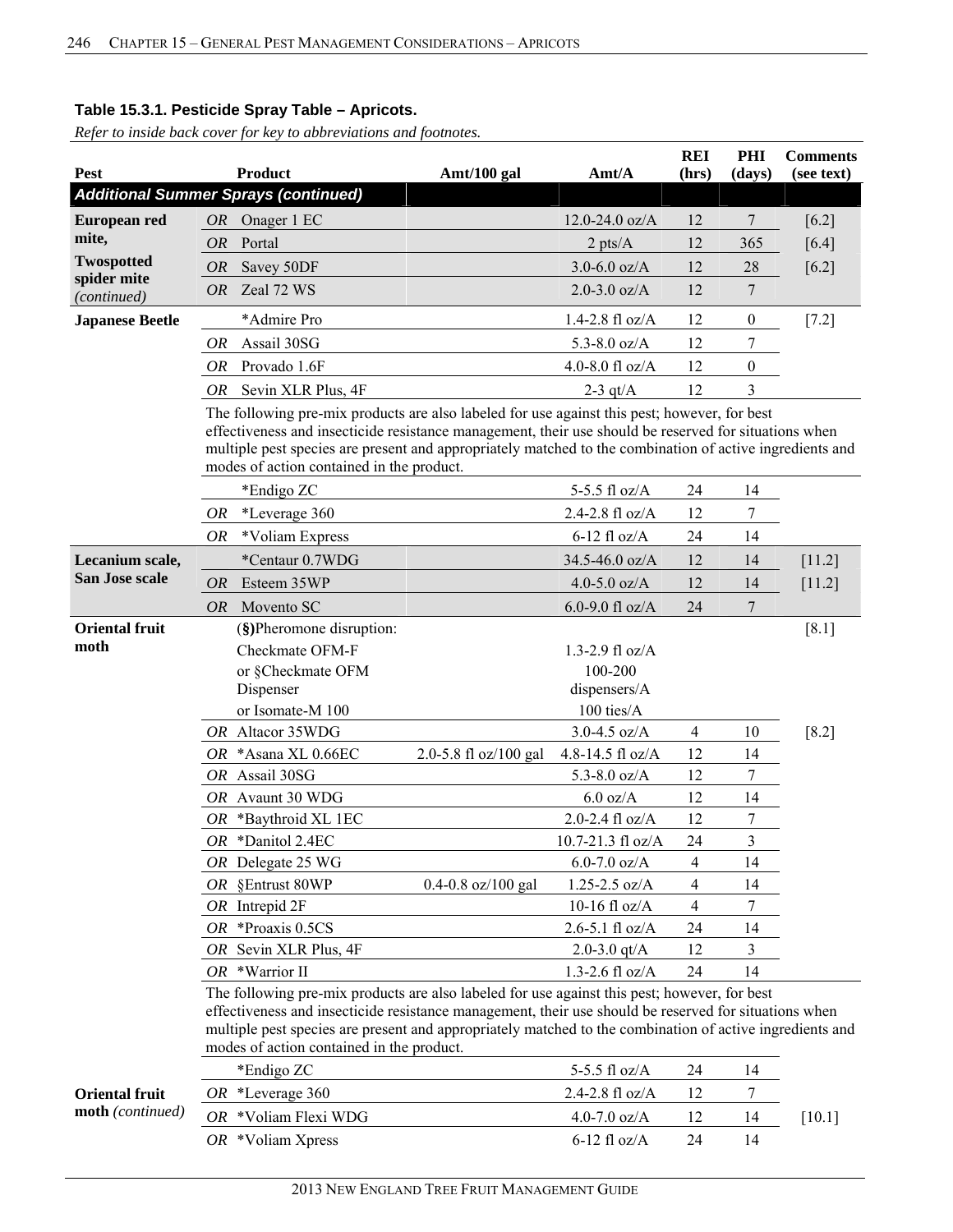|                                                                                                                                                                                                                                                                |                                                                                                                                                                                                              |                                                                                              |                                                                                                          | <b>REI</b>     | PHI              | <b>Comments</b> |  |  |  |  |
|----------------------------------------------------------------------------------------------------------------------------------------------------------------------------------------------------------------------------------------------------------------|--------------------------------------------------------------------------------------------------------------------------------------------------------------------------------------------------------------|----------------------------------------------------------------------------------------------|----------------------------------------------------------------------------------------------------------|----------------|------------------|-----------------|--|--|--|--|
| Pest                                                                                                                                                                                                                                                           | Product                                                                                                                                                                                                      | Amt/100 gal                                                                                  | Amt/A                                                                                                    | (hrs)          | (days)           | (see text)      |  |  |  |  |
|                                                                                                                                                                                                                                                                | <b>Additional Summer Sprays (continued)</b>                                                                                                                                                                  |                                                                                              |                                                                                                          |                |                  |                 |  |  |  |  |
| Peachtree borer,                                                                                                                                                                                                                                               | *Asana XL 0.66EC                                                                                                                                                                                             | 2.0-5.8 fl oz/100 gal                                                                        | 4.8-14.5 fl oz/A                                                                                         | 12             | 14               | $[9.2]$         |  |  |  |  |
| <b>Lesser</b> peachtree                                                                                                                                                                                                                                        | *Baythroid XL 1EC<br>OR                                                                                                                                                                                      |                                                                                              | 1.4-2.0 $fl$ oz/A                                                                                        | 12             | 7                |                 |  |  |  |  |
| borer                                                                                                                                                                                                                                                          | *Proaxis 0.5CS<br><i>OR</i>                                                                                                                                                                                  |                                                                                              | $2.6 - 5.1$ fl oz/A                                                                                      | 24             | 14               |                 |  |  |  |  |
|                                                                                                                                                                                                                                                                | OR *Warrior II                                                                                                                                                                                               |                                                                                              | 1.3-2.6 fl $oz/A$                                                                                        | 24             | 14               |                 |  |  |  |  |
|                                                                                                                                                                                                                                                                | The following pre-mix products are also labeled for use against this pest; however, for best                                                                                                                 |                                                                                              |                                                                                                          |                |                  |                 |  |  |  |  |
|                                                                                                                                                                                                                                                                | effectiveness and insecticide resistance management, their use should be reserved for situations when                                                                                                        |                                                                                              |                                                                                                          |                |                  |                 |  |  |  |  |
|                                                                                                                                                                                                                                                                | multiple pest species are present and appropriately matched to the combination of active ingredients and<br>modes of action contained in the product.                                                        |                                                                                              |                                                                                                          |                |                  |                 |  |  |  |  |
|                                                                                                                                                                                                                                                                | *Endigo ZC                                                                                                                                                                                                   |                                                                                              | 5-5.5 fl oz/A                                                                                            | 24             | 14               |                 |  |  |  |  |
|                                                                                                                                                                                                                                                                | OR *Leverage $360$                                                                                                                                                                                           |                                                                                              | 2.4-2.8 fl oz/A                                                                                          | 12             | 7                |                 |  |  |  |  |
|                                                                                                                                                                                                                                                                | $OR$ *Voliam Xpress                                                                                                                                                                                          |                                                                                              | $6-12$ fl oz/A                                                                                           | 24             | 14               |                 |  |  |  |  |
| <b>Spotted wing</b>                                                                                                                                                                                                                                            | *Asana XL 0.66EC                                                                                                                                                                                             | 2.0-5.8 fl oz/100 gal                                                                        | 4.8-14.5 fl oz/A                                                                                         | 12             | 14               | $[12.3]$        |  |  |  |  |
| <b>Drosophila</b>                                                                                                                                                                                                                                              | *Baythroid XL 1 L<br>OR                                                                                                                                                                                      |                                                                                              | $2.0 - 2.4$ fl oz/A                                                                                      | 12             | 7                |                 |  |  |  |  |
|                                                                                                                                                                                                                                                                | *Danitol 2.4EC<br><b>OR</b>                                                                                                                                                                                  |                                                                                              | 10.7-21.3 fl oz/A                                                                                        | 24             | 3                |                 |  |  |  |  |
|                                                                                                                                                                                                                                                                | Delegate 25WG<br>OR                                                                                                                                                                                          |                                                                                              | 4.5-7 $oz/A$                                                                                             | $\overline{4}$ | 14               | [12.3]          |  |  |  |  |
|                                                                                                                                                                                                                                                                | *Diazinon AG500<br><b>OR</b>                                                                                                                                                                                 | $1 \frac{\text{pt}}{100}$ gal                                                                |                                                                                                          | 96             | 21               |                 |  |  |  |  |
|                                                                                                                                                                                                                                                                | <b>OR</b><br>§Entrust 80WP                                                                                                                                                                                   |                                                                                              | $1.25 - 2.5$ oz/A                                                                                        | $\overline{4}$ | 14               | [12.3]          |  |  |  |  |
|                                                                                                                                                                                                                                                                | <b>OR</b><br>*Imidan 70WS                                                                                                                                                                                    | $0.75 - 1$ lb/100 gal                                                                        | 2.13-4.25 lb/A                                                                                           | 7 days         | 14               | $[12.4]$        |  |  |  |  |
|                                                                                                                                                                                                                                                                | Malathion 5EC<br><i>OR</i>                                                                                                                                                                                   |                                                                                              | 2.5-4.8 pts/ $A$                                                                                         | 12             | 6                |                 |  |  |  |  |
|                                                                                                                                                                                                                                                                | <b>OR</b><br>Mustang Max                                                                                                                                                                                     |                                                                                              | 4 oz.A                                                                                                   | 12             | 14               |                 |  |  |  |  |
|                                                                                                                                                                                                                                                                | <b>OR</b><br>Pyganic                                                                                                                                                                                         |                                                                                              | 1 pt- $2$ qt/ $A$                                                                                        | 12             | $\boldsymbol{0}$ | $[12.3]$        |  |  |  |  |
|                                                                                                                                                                                                                                                                | Sevin XLR Plus<br><b>OR</b>                                                                                                                                                                                  |                                                                                              | $2-3$ qts/A                                                                                              | 12             | 3                |                 |  |  |  |  |
|                                                                                                                                                                                                                                                                |                                                                                                                                                                                                              |                                                                                              | The following pre-mix product is also labeled for use against this pest; however, for best effectiveness |                |                  |                 |  |  |  |  |
|                                                                                                                                                                                                                                                                | and insecticide resistance management, their use should be reserved for situations when multiple pest<br>species are present and appropriately matched to the combination of active ingredients and modes of |                                                                                              |                                                                                                          |                |                  |                 |  |  |  |  |
|                                                                                                                                                                                                                                                                | action contained in the product.                                                                                                                                                                             |                                                                                              |                                                                                                          |                |                  |                 |  |  |  |  |
|                                                                                                                                                                                                                                                                | *Leverage 360                                                                                                                                                                                                |                                                                                              | 2.4-2.8 $fl$ oz/A                                                                                        | 12             | 7                |                 |  |  |  |  |
| Stink bugs,                                                                                                                                                                                                                                                    | Actara 25WDG                                                                                                                                                                                                 |                                                                                              | 4.5-5.5 $oz/A$                                                                                           | 12             | 14               | [13.2]          |  |  |  |  |
| including Brown                                                                                                                                                                                                                                                | Assail 30SG<br><b>OR</b>                                                                                                                                                                                     |                                                                                              | 5.3-8.0 $oz/A$                                                                                           | 12             | 7                |                 |  |  |  |  |
| marmorated                                                                                                                                                                                                                                                     | <b>OR</b><br>*Danitol 2.4EC                                                                                                                                                                                  |                                                                                              | 10.7-21.3 fl oz/A                                                                                        | 24             | 3                | $[13.2]$        |  |  |  |  |
| stink bug                                                                                                                                                                                                                                                      | *Warrior IICS<br>OR                                                                                                                                                                                          |                                                                                              | $1.28 - 2.56$ fl oz/A                                                                                    | 24             | 14               |                 |  |  |  |  |
|                                                                                                                                                                                                                                                                |                                                                                                                                                                                                              | The following pre-mix products are also labeled for use against this pest; however, for best |                                                                                                          |                |                  |                 |  |  |  |  |
| effectiveness and insecticide resistance management, their use should be reserved for situations when<br>multiple pest species are present and appropriately matched to the combination of active ingredients and<br>modes of action contained in the product. |                                                                                                                                                                                                              |                                                                                              |                                                                                                          |                |                  |                 |  |  |  |  |
|                                                                                                                                                                                                                                                                |                                                                                                                                                                                                              |                                                                                              |                                                                                                          |                |                  |                 |  |  |  |  |
|                                                                                                                                                                                                                                                                | *Endigo ZC                                                                                                                                                                                                   |                                                                                              |                                                                                                          |                |                  |                 |  |  |  |  |
|                                                                                                                                                                                                                                                                | *Leverage 360<br><i>OR</i>                                                                                                                                                                                   |                                                                                              | 5-5.5 fl oz/A<br>2.4-2.8 fl oz/A                                                                         | 24<br>12       | 14<br>7          |                 |  |  |  |  |
|                                                                                                                                                                                                                                                                | *Voliam Flexi<br><i>OR</i>                                                                                                                                                                                   |                                                                                              | $6-7$ fl oz/A                                                                                            | 12             | 14               |                 |  |  |  |  |
|                                                                                                                                                                                                                                                                |                                                                                                                                                                                                              |                                                                                              |                                                                                                          |                |                  |                 |  |  |  |  |
| <b>Tarnished plant</b><br>bug                                                                                                                                                                                                                                  | Actara                                                                                                                                                                                                       |                                                                                              | 4.5-5.5 $oz/A$                                                                                           | 12             | 14               | $[14.3]$        |  |  |  |  |
|                                                                                                                                                                                                                                                                | OR *Asana XL 0.66EC                                                                                                                                                                                          | 2.0-5.8 fl oz/100 gal                                                                        | 4.8-14.5 fl oz/A                                                                                         | 12             | 14               | $[14.2]$        |  |  |  |  |
|                                                                                                                                                                                                                                                                | OR Assail 30SG                                                                                                                                                                                               |                                                                                              | 5.3-8.0 $oz/A$                                                                                           | 12             | $\tau$           |                 |  |  |  |  |
|                                                                                                                                                                                                                                                                | *Baythroid XL 1EC<br>OR                                                                                                                                                                                      |                                                                                              | 2.0-2.4 fl oz/A                                                                                          | 12             | 7                |                 |  |  |  |  |
|                                                                                                                                                                                                                                                                | OR Beleaf 50 SG<br>OR *Danitol 2.4EC                                                                                                                                                                         |                                                                                              | $2.0 - 2.8$ oz/A<br>10.7-21.3 fl oz/A                                                                    | 12<br>24       | 14<br>3          |                 |  |  |  |  |
| Table continued on next page.                                                                                                                                                                                                                                  |                                                                                                                                                                                                              |                                                                                              |                                                                                                          |                |                  |                 |  |  |  |  |
|                                                                                                                                                                                                                                                                |                                                                                                                                                                                                              |                                                                                              |                                                                                                          |                |                  |                 |  |  |  |  |